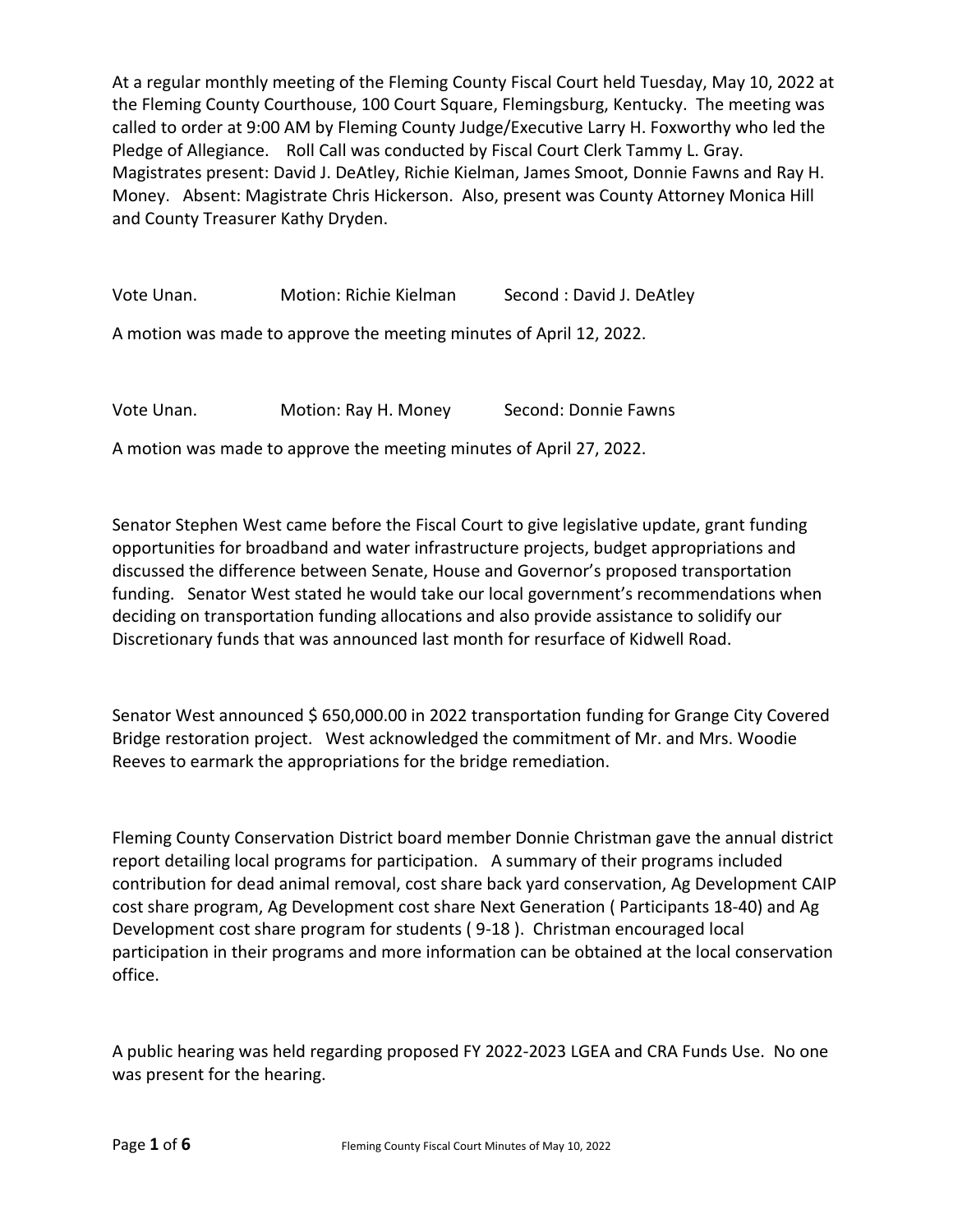Vote Unan. Motion: Ray H. Money Second: David J. DeAtley

A motion was made to approve the FY2022-2023 Rowan County Detention Center agreement.

|  | Vote Unan. | Motion: Richie Kielman | Second: Donnie Fawns |
|--|------------|------------------------|----------------------|
|--|------------|------------------------|----------------------|

A motion was made to approve Resolution 22-1364 and County Road Aid Agreement.

Vote Unan. Motion: Richie Kielman Second: Donnie Fawns

A motion was made to approve the FY 2022-2023 Montgomery County Detention Center Agreement.

Kentucky Transportation Cabinet District Nine Flemingsburg Section Supervisor/Transportation Engineer Supervisor Travis Cropper, Engineering Branch Manager David Leach and Engineer Hayden Smith came before the Fiscal Court to present the FY22-23 Rural Secondary Recommendations as follows:

| 2022-2033 Allocation          | \$1,169,447 |
|-------------------------------|-------------|
| 2021-2022 Undistributed Funds | \$271,613   |

Total Available Funds \$ 1,441,060

| Recommended Expenditures   | \$530,175                                  |
|----------------------------|--------------------------------------------|
| Remainder for Improvements | \$910,885                                  |
| Flex Funding               | $$162,497$ (includes $$45,552$ carry over) |

Total minus Flex Funds \$793,940

Priority:

| <b>Maintenance and Traffic</b> | \$526,300 |
|--------------------------------|-----------|
|                                |           |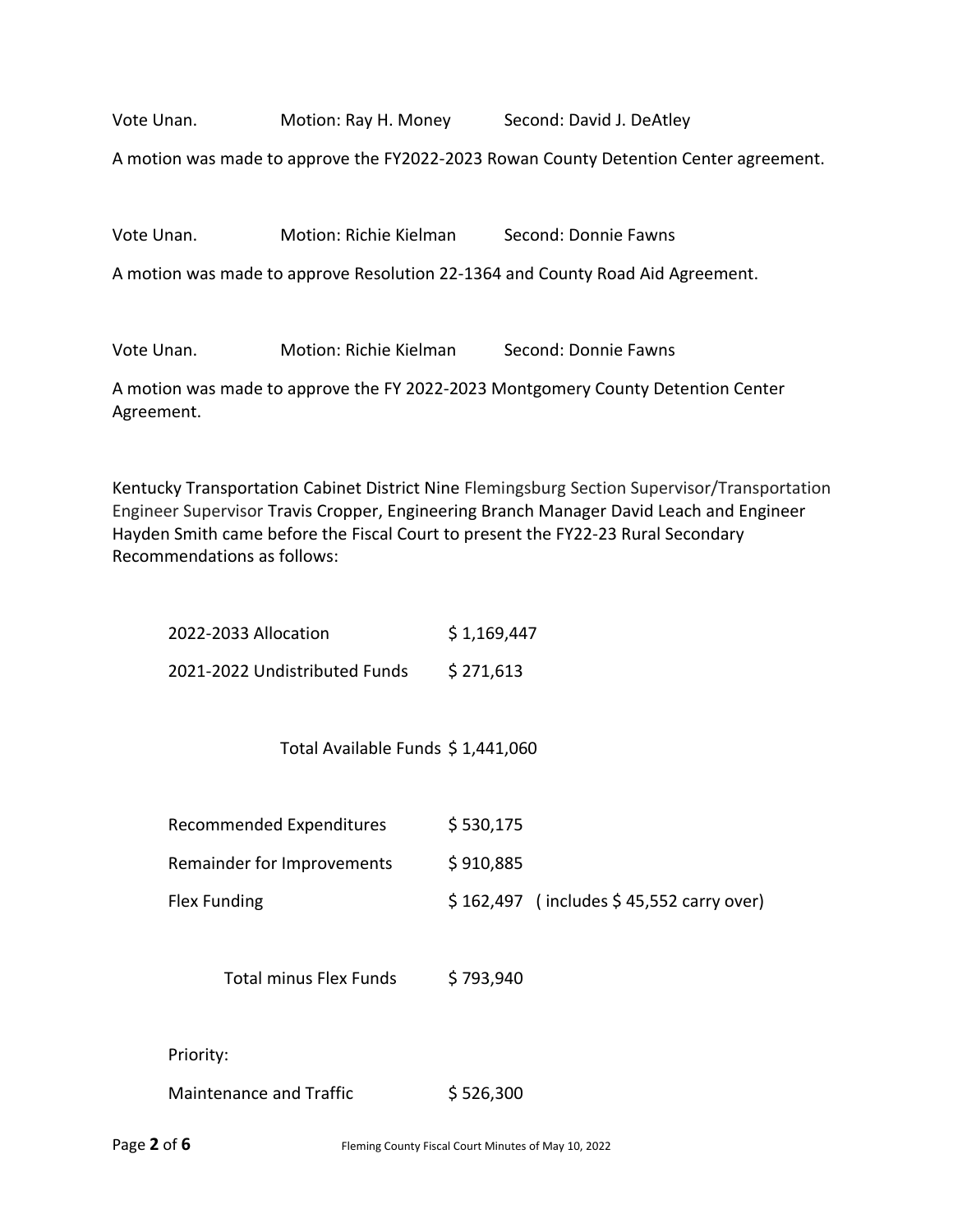Total \$ 530,175

The recommendations of the Department of Transportation, District Nine, for the use in resurface and remediation of roads in Fleming County, Kentucky from the Rural Secondary Road Fund as follows:

- 1. Wallingford Road KY 559 Asphalt Resurface Beginning Terminal : Wilson Run Creek Bridge ( M.P. 7.398 ) Ending Terminal: Jct. Wooley Road (M.P. 12.166) \$ 381,400.00
- 2. Muses Mill Road KY 1013 Asphalt Resurface Beginning Terminal : Jct. KY 3302 ( M.P. 10.115 ) Ending Terminal: Jct. KY 559 (M.P. 15.245) \$410,400.00

Vote Unan. Motion: David J. DeAtley Second: Richie Kielman A motion was made to approve Resolution 22-1366 to accept and support the FY2022-2023 Rural Secondary Recommendations as presented.

Vote Unan. Motion: Ray H. Money Second: Richie Kielman A motion was made to approve the FY 2022-2023 Administrative Office of the Courts Reimbursement Agreement.

A Special Call meeting was set for Friday, May 20, 2022 at 7: 30 AM for the second reading of FY2022-2023 Budget.

County Treasurer Kathy Dryden presented the April 30, 2022 financial reports as follows: General Fund \$ 1,679,522.88, Road Fund \$ 197,816.99, Jail Fund \$ 8,058.04, LGEA Fund \$ 129,702.52, Forest Fire Fund \$ 0, CDBG Fund \$ 9,140.00, Dispatch Fund \$ 307,971.55, ARPA Fund \$ 878,181.20, Capital Improvement Fund \$ 297,997.20. Total all funds \$ 3,508,390.38.

Vote Unan. Motion: Ray H. Money Second: Richie Kielman A motion was made to approve the Budget Transfers as presented by Dryden.

Vote Unan. Motion: James Smoot Second: Donnie Fawns A motion was made to approve the Cash Transfers as presented by Dryden.

Vote Unan. Motion: Ray H. Money Second: Richie Kielman A motion was made to approve the amended County Treasurer's  $3<sup>rd</sup>$  Quarter financial report as presented by Dryden.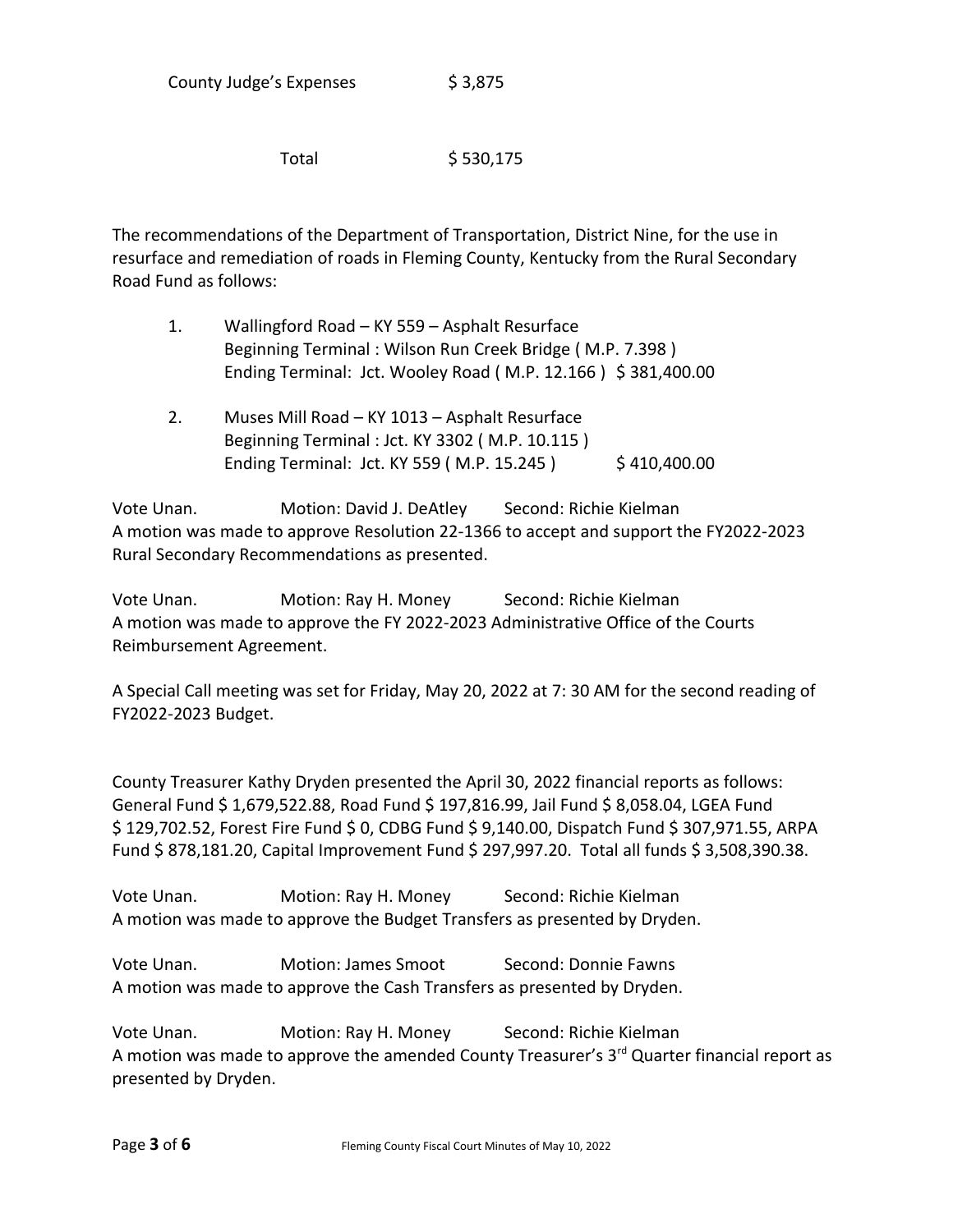Vote Unan. Motion: Richie Kielman Second: Ray H. Money A motion was made to approve insurance carrier exclusive agent as Hinton Insurance Agency effective 4/29/2022.

Vote Unan. Motion: Richie Kielman Second: Ray H. Money A motion was made to approve COBRA administration by McGregor Associates with Hinton Insurance Agency paying the fees effective 4/29/2022.

Vote Unan. Motion: Ray H. Money Second: Donnie Fawns A motion was made to approve the Claims Reports and Carry In Claims Reports as presented.

Vote Unan. Motion: Ray H. Money Second: Richie Kielman A motion was made to approve Resolution 22-1367 authorizing KOHS grant applications for FY2022 and give the County Judge/Executive the authority to sign any and all grant documents.

The Fiscal Court was notified that Western Fleming County Water District will apply for a new generator under the KOHS grant.

Vote Unan. Motion: Richie Kielman Second: Donnie Fawns A motion was made to approve Fleming County Hospital Agreement for inmate drug screening services.

Vote Unan. Motion: Richie Kielman Second: James Smoot A motion was made to approve payment of all closing costs associated with the Senior Center Project property purchases.

Vote Unan. Motion: David J. DeAtley Second: Richie Kielman A motion was made to approve payment of Pay Request # 2 to Brandstetter Carroll in the amount of \$ 50,223.00

County Road Maintenance Reports of April 2022 totaled \$ 64,234.42.

County Road Supervisor Anthony Vise spoke briefly about upcoming proposed road projects and distributed a list of priorities to the magistrates for review.

Vote Unan. Motion: Richie Kielman Second: Donnie Fawns A motion was made to approve the Fleming County Clerk's month end April 2022 report as presented by Fritz.

Vote Unan. Motion: Rickie Kielman Second: Donnie Fawns A motion was made to approve the Fleming County Clerk's 2022 first quarter report as presented by Fritz.

Vote Unan. Motion: Ray H. Money Second: Richie Kielman A motion was made to approve payment of \$ 175.00 to each election worker.